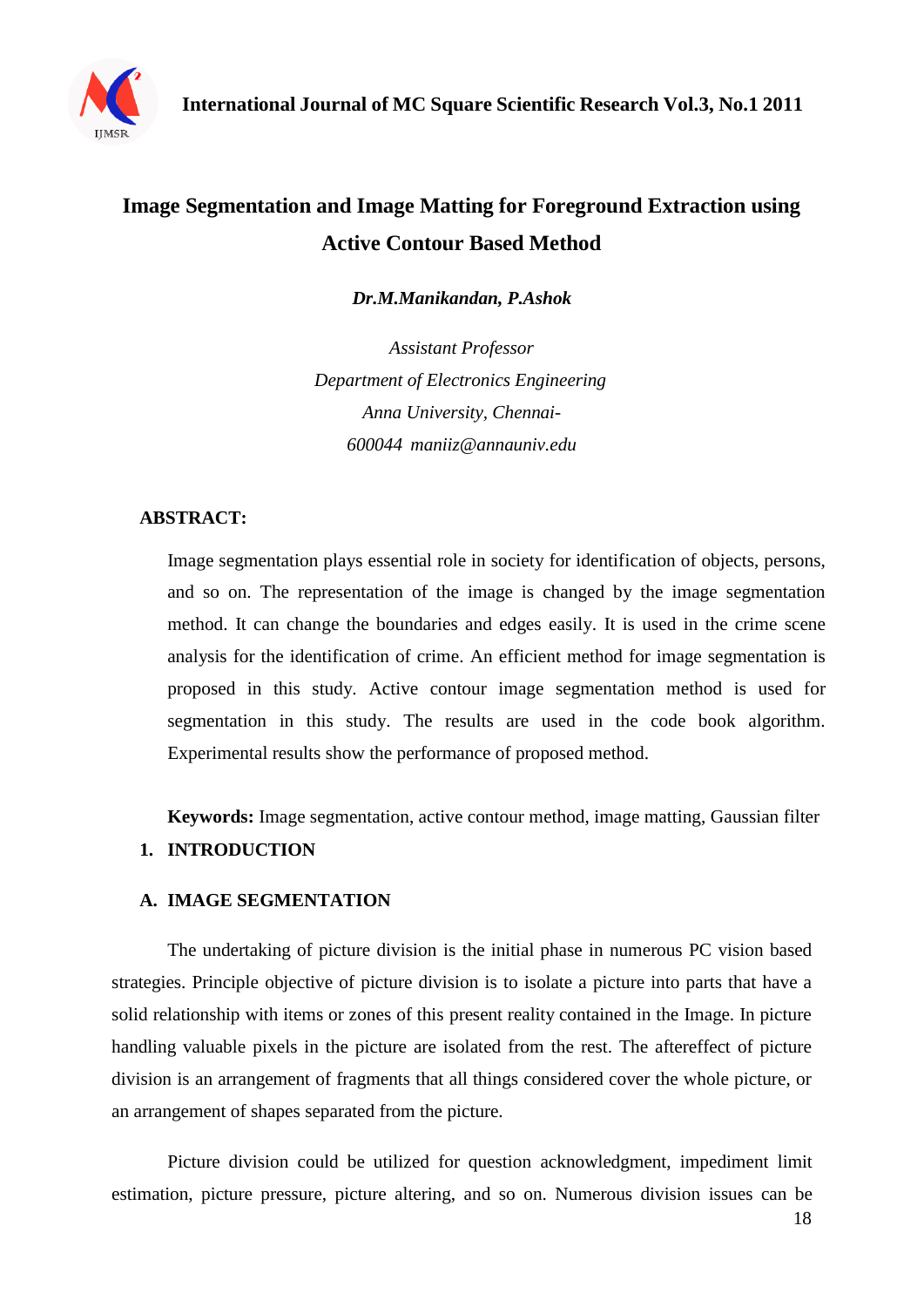

unraveled effectively utilizing lower-level handling as it were. Complex scene as face location is handled then participation with higher preparing levels which utilize particular learning of the issue space is vital. There are numerous issues that can happen amid picture division related with uncertainty of picture information (many-sided quality of articles, nonuniform shading and power, shadows, reflections).

Until as of late, consideration has been centered around division of dim level pictures since these have been the main sort of visual data that securing gadgets could take and PC assets to deal with. These days shading symbolism has certainly supplanted monochromatic data and calculation control is not any more a restriction in handling extensive volumes of information. This has been utilized as a part of late years for division of shading pictures which are obtained from the foundation of dim level scale division.

#### **2. LITERATURE SURVEY**

#### **A. IMAGE SEGMENTATION**

The reason for picture division is that items and the Background is isolated into noncovering sets.

In Histogram based Thresholding system, division handle depends on the dim level histogram of the picture. All things considered, the point is to locate a basic esteem or edge. Through this limit, connected to the entire picture, pixels whose dark levels surpass this basic esteem are alloted to one set and the rest to the next. For an all around characterized picture, its histogram has a profound valley between two pinnacles. Around these pinnacles, the protest and foundation dark levels are concentrated.

Along these lines, to portion the picture utilizing some histogram Thresholding strategy, the ideal limit esteem must be situated in the valley locale. By and large, all histogram thresholding strategies work exceptionally well when the picture dark level histogram is bimodal or about bimodal. Then again, a lot of pictures are typically not well characterized prompting a multimodal histogram where, in these cases, the normal histogram thresholding strategies perform ineffectively or even flop as in [1-5].

Zhu et al., [6] proposed a most extreme entropy hypothesis for taking in probabilistic surface models from an arrangement of observational conveyance of channel reactions.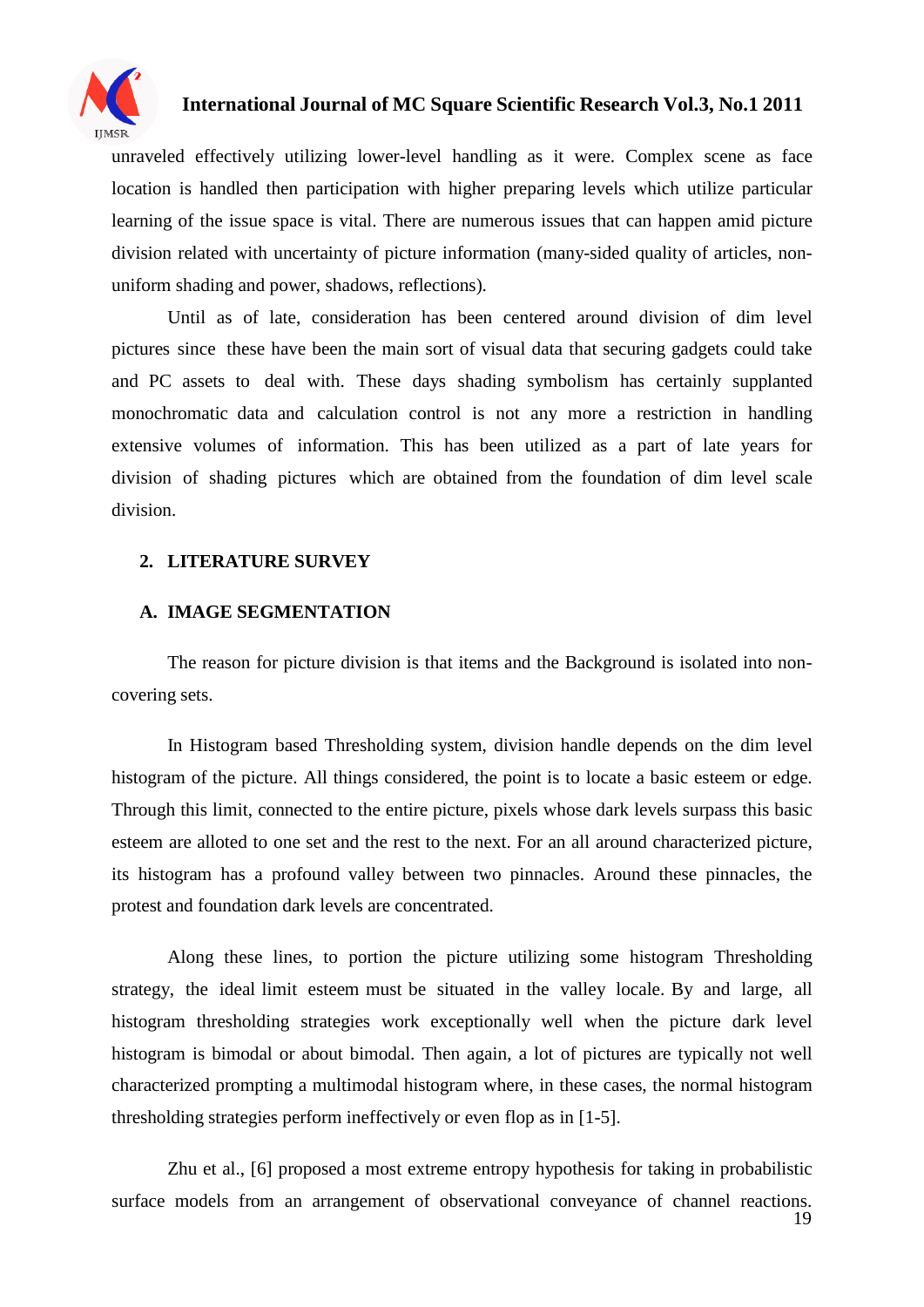

Gimel'farb utilized the distinction co-event insights to show surface [8] and later, Xiuwen Liu et al., [7] proposed a nearby otherworldly histogram, characterized as the negligible disseminations of include insights for surface grouping. In pixel-based plans, for example, standard Markov irregular fields, consider picture division as a naming issue at the pixel level though the district based plans utilize dynamic forms as deformable models as in [9, 10, 11, 12].

We additionally utilize two methods; the first is watershed strategy with new combining strategies in light of mean force an incentive to fragment the picture locales and to distinguish their limits. The second is edge quality procedure to get exact edge maps of our pictures without utilizing watershed technique. In [13-16] versatile bunching calculation and K-implies grouping calculation are summing up to incorporate spatial requirements and to represent nearby power varieties in the picture.

Chart based picture division procedures by and large speak to the issue regarding a diagram G containing V hubs and E vertices in [17, 18], where every hub V relates to a pixel in the picture and the edges in E interface certain sets of neighboring pixels. A weight is related with each edge in view of some property of the pixels that it associates, for example, their picture forces. Contingent upon the technique, there could possibly be an edge associating each combine of vertices. The work of Zahn [18] presents a division strategy in light of the Minimum Spanning Tree (MST) of the diagram.

The greatest preferred standpoint of the diagram cut calculation is that it tends to division in a worldwide streamlining system and ensures an all inclusive ideal answer for wide class of vitality capacities [19]. Another preferred standpoint is that both the local and the limit properties can be utilized. Furthermore, the UI is straightforward and advantageous the client denotes some question and foundation "seeds". The seeds can be approximately situated inside the protest and foundation locales, which are simpler contrasted with setting seeds precisely on the limit, as in livewire [20].

Shading picture division utilizing bunching calculations is finished by mapping of a pixel into a point in a n-dimensional element space, characterized by the vector of its component esteems. The issue is then lessened to parceling the component space into discrete bunches [21], which is a general example acknowledgment issue. Delicate figuring contrasts from traditional hard registering in that, not at all like the later, it is tolerant of imprecision,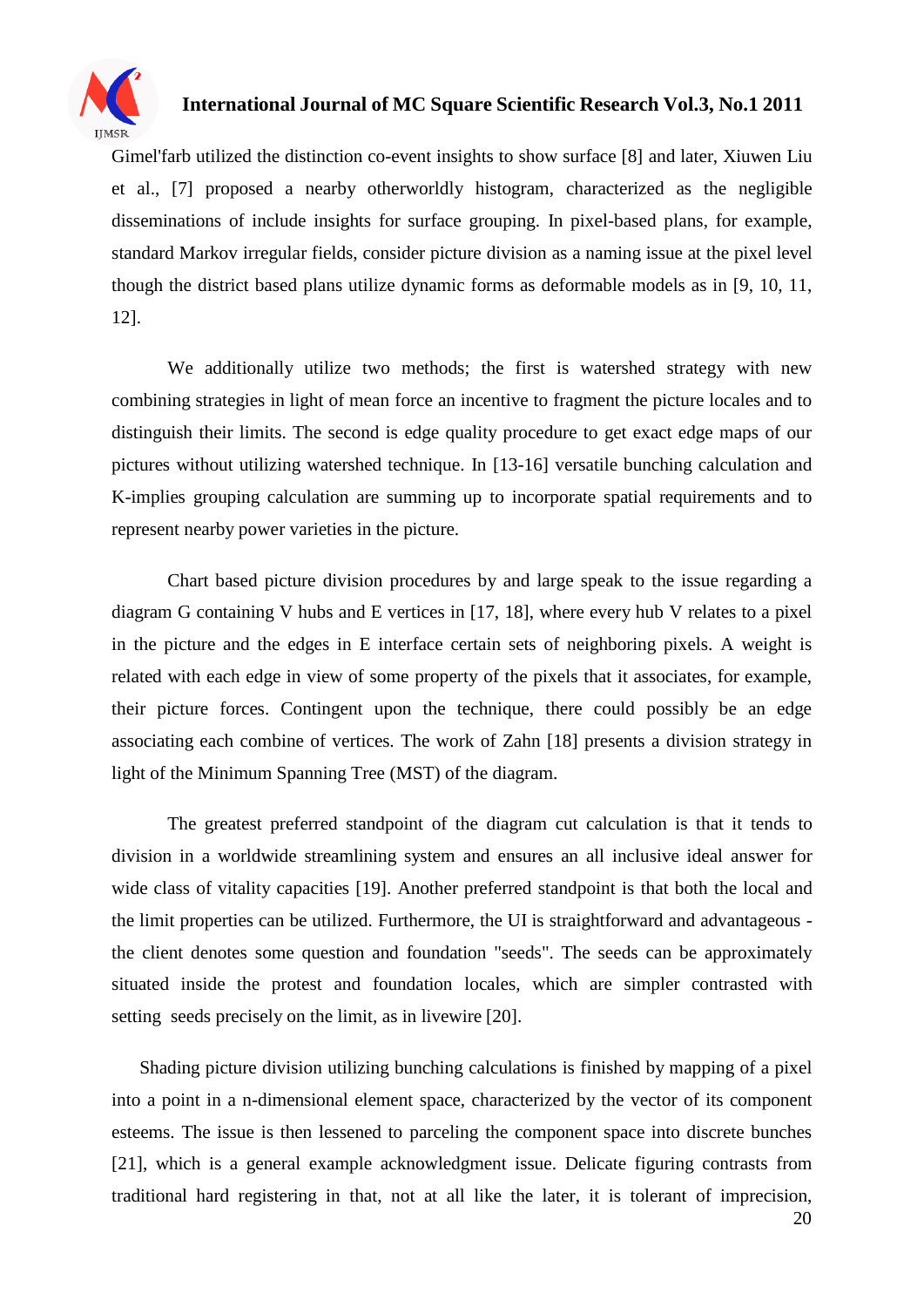

vulnerability, incomplete truth, and estimation.

#### **B. IMAGE MATTING**

Image matting alludes to the issue of doling out to every pixel in a picture, a probabilistic measure of whether it has a place with a coveted question or not. This issue finds various applications in picture altering, where the client is intrigued just in the pixels relating to a specific question, as opposed to in the entire picture. In such cases, one lean towards relegating delicate esteems to the pixels instead of a hard order. This is on account of there can be questionable zones where one can't clarify cut choices about the pixels' participation.

Tangling and compositing were initially created for film and video generation [22], where they have demonstrated priceless. All things considered, "pulling a matte" is still fairly a dark workmanship, particularly for certain famously troublesome cases, for example, thin races of hide or hair.

Other than exact extraction of question from foundation and persuading smooth, the ideal matte is free of shading seeping from foundation. To execute these objectives, many methodologies [23, 24, 25, and 26] were proposed. Bayesian-based and PDE (Partial Differential Equation)- based are two classes of tangling approaches.

Tangling on the premise of Bayesian technique [25, 26] is inclined to cause the shading seeping in hazy foundation, while tangling on Poisson PDE is refined with numerous additional neighborhood operations. The difference based Poisson condition is ineffectively fit for catching points of interest, which is utilized as a part of Poisson PDE.

#### **C. CLASSIFICATION OF IMAGE MATTING METHODS**

Picture Matting systems extensively fall into two classifications. They are Bayesian Matting and Poisson Matting. In Bayesian system, we will accept that our information picture has just been portioned into three locales: "foundation," "frontal area," and "obscure," with the foundation and closer view districts having been depicted moderately. The objective of our calculation, at that point, is to explain for the frontal area shading F, foundation shading B, and mistiness α given the watched shading C for every pixel inside the obscure district of the picture.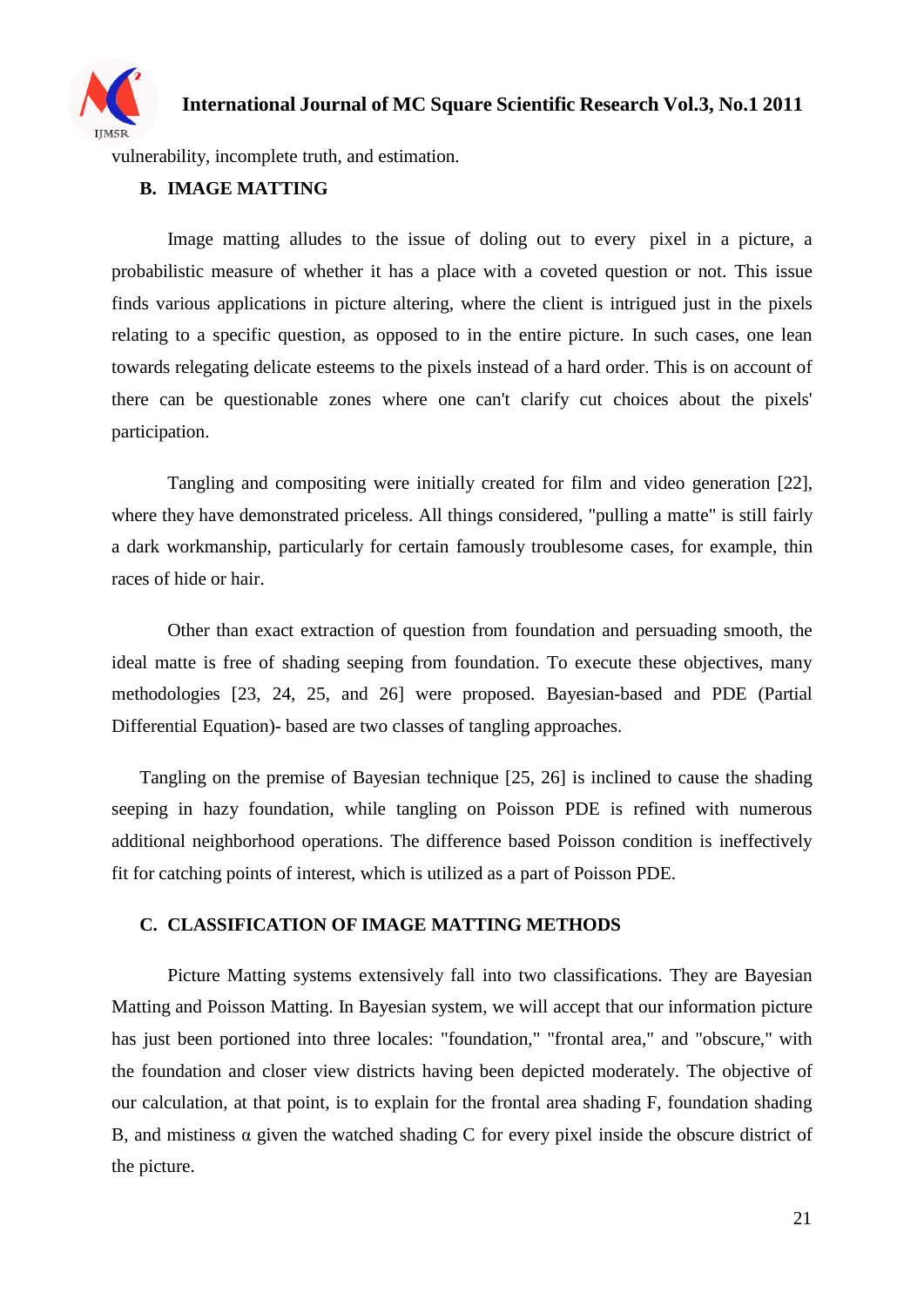

Since F, B, and C have three shading channels every, we have an issue with three conditions and seven questions. Like Ruzon and Tomasi [27], we will take care of the issue to some degree by building frontal area and foundation likelihood appropriations from a given neighborhood. Our strategy, be that as it may, utilizes a constantly sliding window for neighborhood definitions, walks internal from the closer view and foundation districts, and uses adjacent figured F, B, and  $\alpha$  esteems in developing focused Gaussian circulations. Further, our approach plans the issue of figuring matte parameters in a very much characterized Bayesian system and settles it utilizing the Maximum a Posteriori (MAP) method.

The Poisson Matting, proposed by Sun et al [24], utilizes PDE which is uniqueness based and can deliver conceivable matte with numerous additional neighborhood operations. It in some sense restricts its expansion to video, and the fine matte created by Poisson strategy needs the client's able mediation.

#### **3. MOTIVATION OF WORK**

There are numerous division procedures accessible and they must be picked in view of the application we crave. In this venture, we will remove the frontal area from an edge and composite it on another foundation and send it to the beneficiary. After an extremely weakened Literature Survey and with regards to 3G video call foundation swapping, area based Segmentation positions well over the various strategies and can proficiently play out the assignment of isolating the forefront from a picture. Dynamic Contour based Segmentation demonstrate has been picked as the district based division system as it is observed to be extremely proficient in removing objects from any given picture.

#### **4. PROPOSED METHOD**

#### **A. ACTIVE CONTOUR BASED IMAGE SEGMENTATION**

It is a novel locale based division calculation that is executed with an exceptional handling named Selective Binary and Gaussian Filtering Regularized Level Set (SBGFRLS) technique, which first specifically punishes the level set capacity to be double, and after that uses a Gaussian smoothing portion to regularize it. Another area based marked weight drive (SPF) work is proposed, which can effectively stop the shapes at feeble or obscured edges.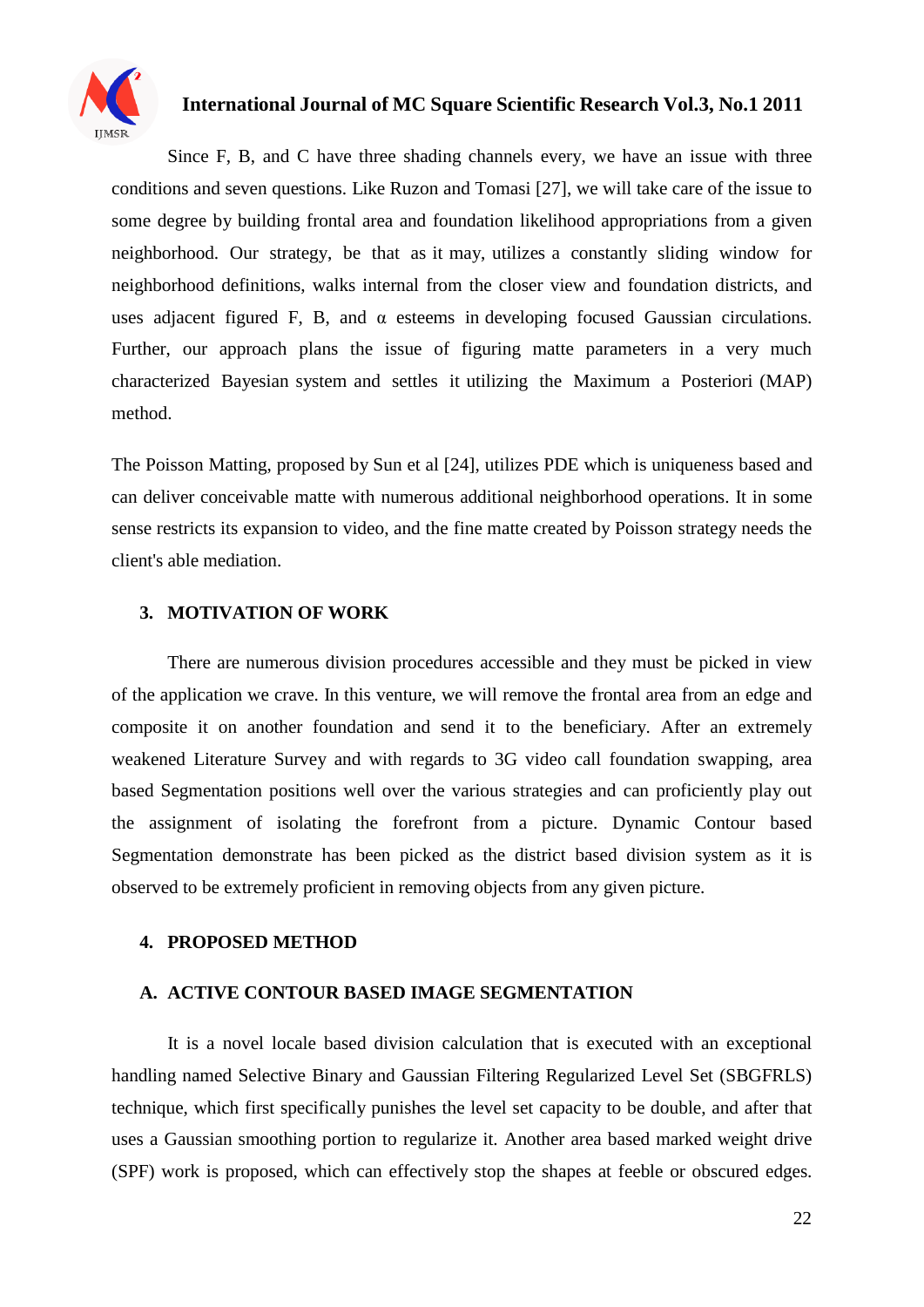

The outside and inside limits can be consequently identified with the underlying shape being anyplace in the picture.

Locale based ACMs have many focal points over edge-based ones. A standout amongst the most prominent area based models is the C–V demonstrate [41], which depends on Mumford–Shah division methods [42] and has been effectively connected to paired stage division. As pointed in [41], the C–V model can consequently distinguish the greater part of the shapes, regardless of where the underlying form begins in the picture. So we can state that the C–V demonstrate has the worldwide division property to portion all items in a picture. The measurable data inside and outside the form to build a district based marked weight compel (SPF) work [43], which can control the bearing of development, to substitute the ESF.

The proposed SPF work has inverse signs around the protest limit, so the shape can recoil when it is outside the question or extend when inside the protest.

For a given picture I in space  $\Omega$ , the C–V display is detailed by limiting the accompanying vitality utilitarian and in this manner characterizing c1 and c2 as two constants which are the normal powers inside and outside the shape, separately. With the level set technique, we accept

$$
\begin{cases}\nC = \{x \in \Omega : \phi(x) = 0\}, \\
\text{inside}(C) = \{x \in \Omega : \phi(x) > 0\},\n\end{cases}
$$
\n(1)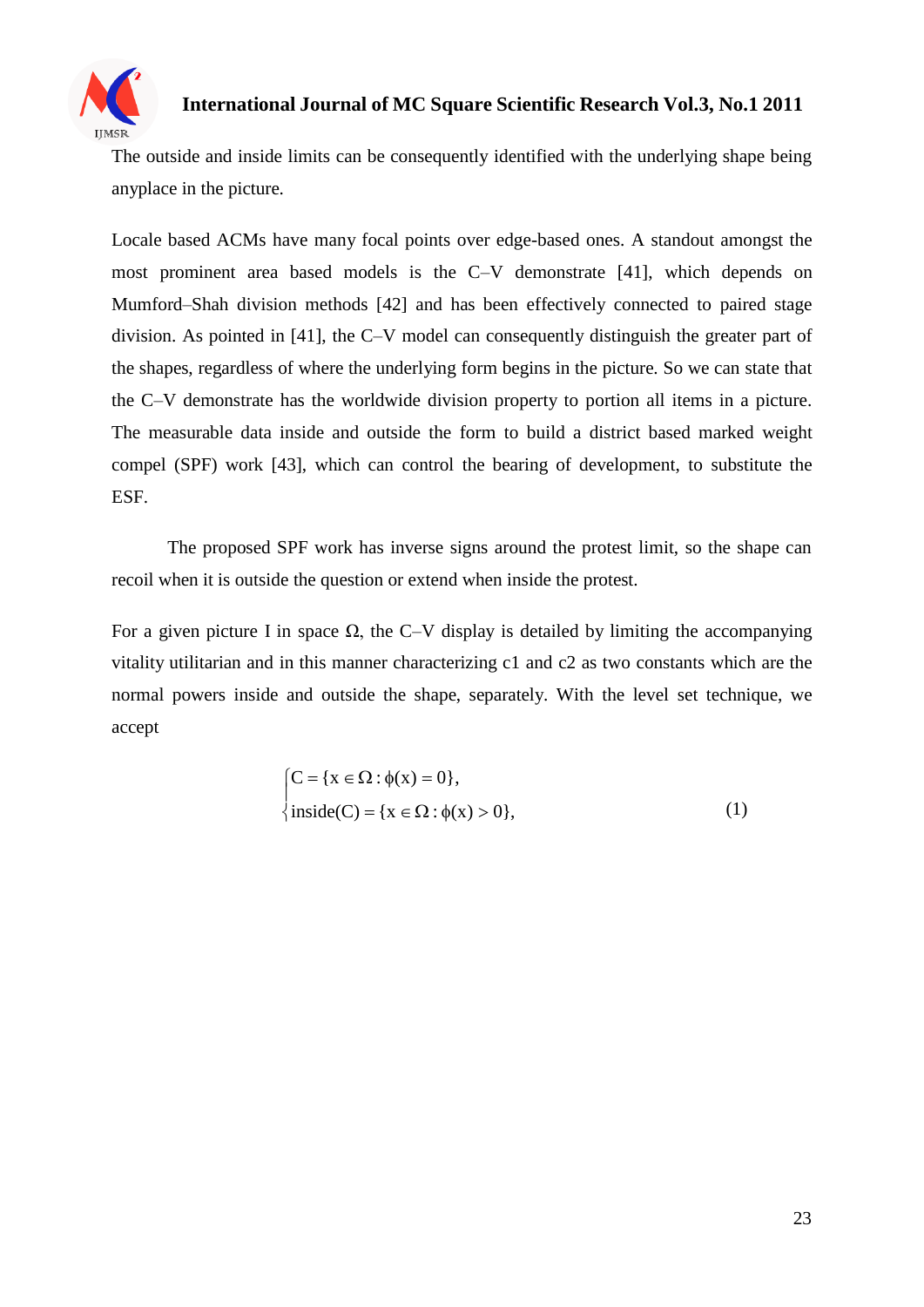

$$
\Big|\text{outside}(C) = \{x \in \Omega : \phi(x) < 0\}.
$$

below,

By minimizing the energy constraints, we can get the solutions for c1 and c2 as given

$$
c_1(\phi) = \frac{\int_{\Omega} I(x)H(\phi)dx}{\int_{\Omega} H(\phi)dx}
$$
 (2)

$$
c_2(\phi) = \frac{\int_{\Omega} I(x)(1 - H(\phi))dx}{\int_{\Omega} (1 - H(\phi))dx}
$$
\n(3)

Where  $H(\varphi)$  is the Heaviside Function defined by

$$
H(\phi) = \frac{1}{2} \left( 1 + \frac{2}{\Pi} \arctan\left(\frac{z}{\varepsilon}\right) \right)
$$
(4)

The Stopping Point Function (SPF) defined in [43] has values in the range

[-1, 1]. It modulates the signs of the pressure forces inside and outside the region of interest so that the contour shrinks when outside the object, or expands when inside the object. Based on the analysis, we construct the SPF function as follows:

$$
spf(I(x)) = \frac{I(x) - \left(\frac{c_1 + c_2}{2}\right)}{\max\left(\left|I(x) - \left(\frac{c_1 + c_2}{2}\right)\right|\right)}
$$
(5)

where  $c_1$  and  $c_2$  are defined in equations (2) and (3). The variation of the Heaviside function for various values of z and ε are shown in Figure 3.1 below



**Figure 1 The Heaviside function w.r.t to different ε values**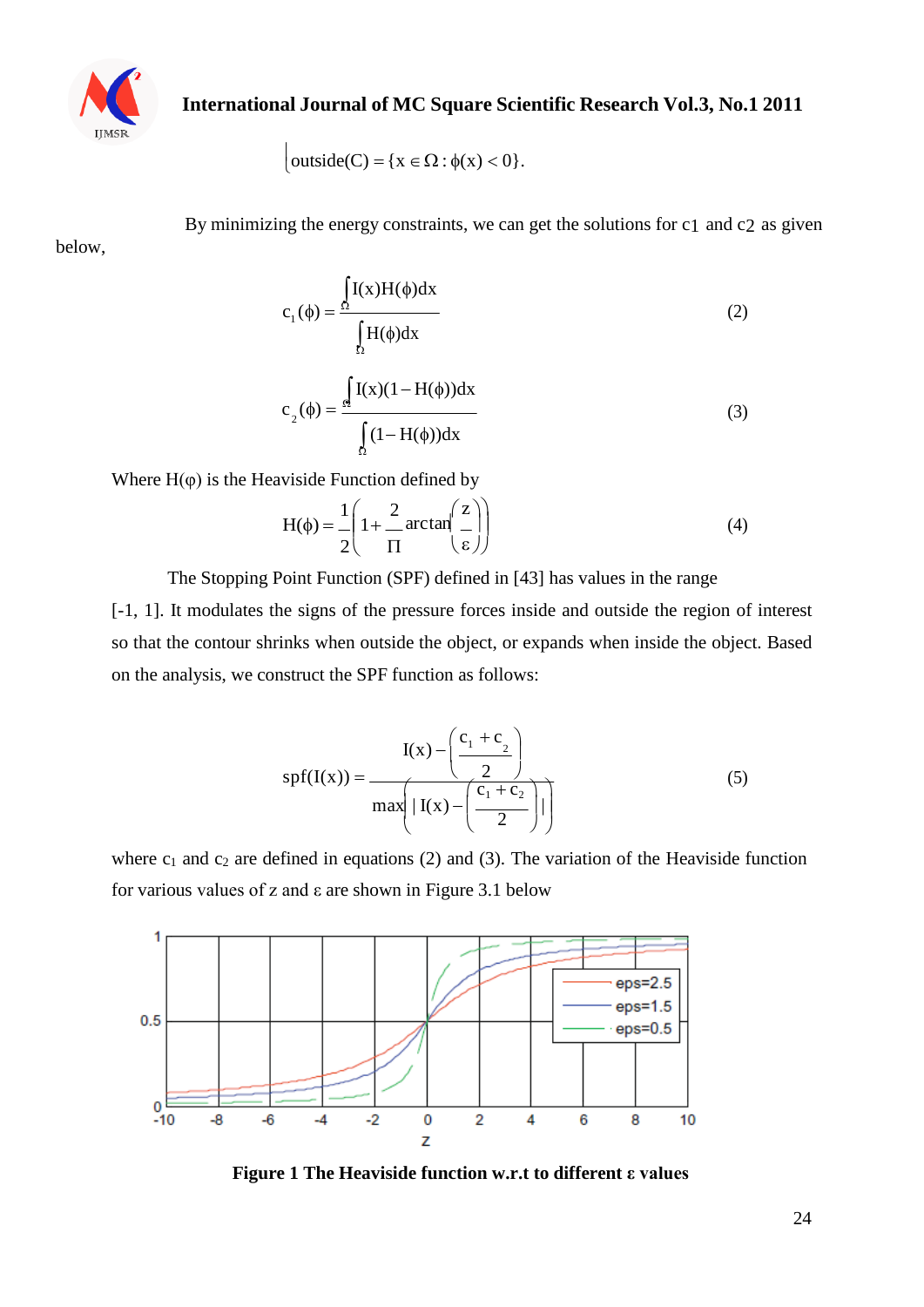

To take care of these issues, we propose a novel level set technique, which uses a Gaussian channel to regularize the particular twofold level set capacity after every cycle.

We can utilize a Gaussian separating procedure to additionally regularize the level set capacity. The standard deviation of the Gaussian channel can control the regularization quality. Since we use a Gaussian channel to smooth the level set capacity to keep the interface consistent and our model uses the factual data of locales, which has a bigger catch range and limit of antiedge spillage, the level set plan of the proposed model can be

composed as takes after:

$$
\frac{\partial \phi}{\partial t} = \text{spf}(I(x)) \, \alpha \, |\, \nabla \phi \, |, \, x \in \Omega \tag{6}
$$

#### **ALGORITHM 1:**

The main procedures of the proposed algorithm are summarized as follows:

1. Initialize the level set function  $\varphi$  as,

$$
\phi(x, t = 0) = \begin{cases}\n-\rho & x \in \Omega_0 - \partial\Omega_0 \\
0 & x \in \partial\Omega_0 \\
\rho & x \in \Omega - \Omega_0\n\end{cases}
$$
\n(7)

Where  $\rho > 0$  is a constant,  $\Omega_0$  is the subset in the image domain and  $\partial \Omega_0$  is the boundary of  $Ω_0$ .

- 2. Compute  $c_1(\varphi)$  and  $c_2(\varphi)$  using Equations (2) and (3), respectively.
- 3. Evolve the level set function according to Equation (6).
- 4. Let  $\varphi = 1$  if  $\varphi > 0$ ; otherwise,  $\varphi = -1$ . This step has the local segmentation property. If we want to selectively segment the desired objects, this step is necessary; otherwise, it is unnecessary.
- 5. Regularize the level set function with a Gaussian filter, i.e.,  $\varphi = \varphi * G_{\sigma}$ .
- 6. Check whether the evolution of the level set function has converged. If not, return to Step2.

#### **V. RESULTS AND PERFORMANCE EVALUATION**

#### **A. EVALUATION MODELS**

The ACM algorithm is implemented in MATLAB R2008a (Version 7.6) and the simulation results for various images will follow later in this chapter.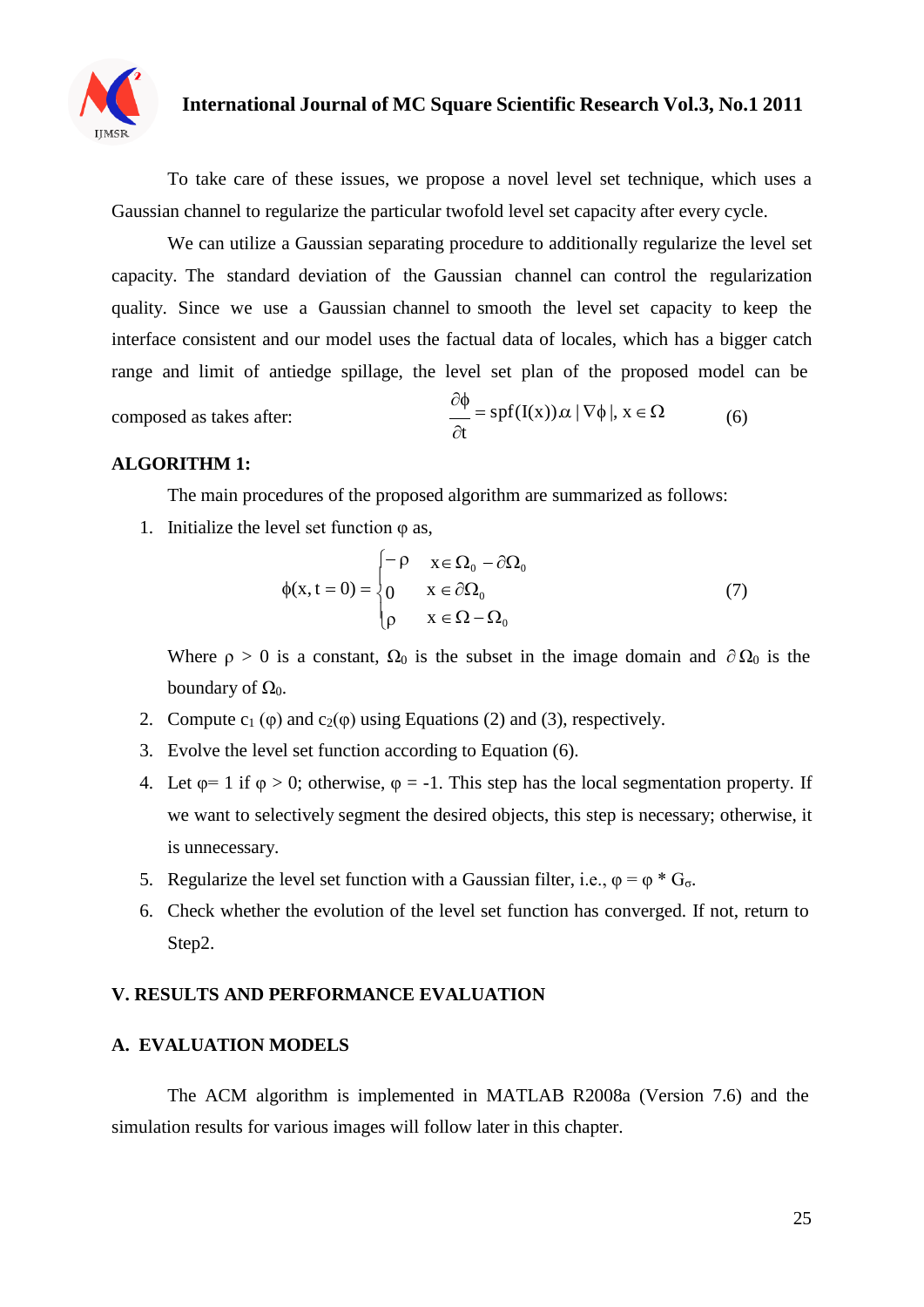

| <b>SNO</b> | <b>Parameter</b> | <b>Values</b>         | <b>Significance</b>                       |
|------------|------------------|-----------------------|-------------------------------------------|
|            | σ                | $0.8 \text{ to } 1.5$ | Standard Deviation of Gaussian filter for |
|            |                  |                       | Smoothening the contour edges.            |
|            |                  |                       | Level Set Values.                         |
|            | K                | <б                    | Gaussian Kernel size.                     |
|            |                  | 1.5                   | Heaviside function parameter.             |

|  | <b>Table 1 Simulation Parameters</b> |
|--|--------------------------------------|
|  |                                      |

The values of the parameters tabulated above are considered for simulation. The results of simulation are available later in this chapter.

# **1. Simulation Results of Images with simpler background and perfectly Extracted Foreground**

The simulation results are shown in Figure 2 and 3 respectively. In Figure 2, image of aero planes is considered for foreground extraction. In Fig 3, image of a galaxy is considered for foreground extraction. Upon running the algorithm for a specified number of iterations (100) the foreground extraction results are shown below. The foreground is extracted and put on a black background temporarily and it can be changed based on the application and needs.





**Fig. 2 a. Original Image (319\*127 bmp) , b. Foreground extracted Result**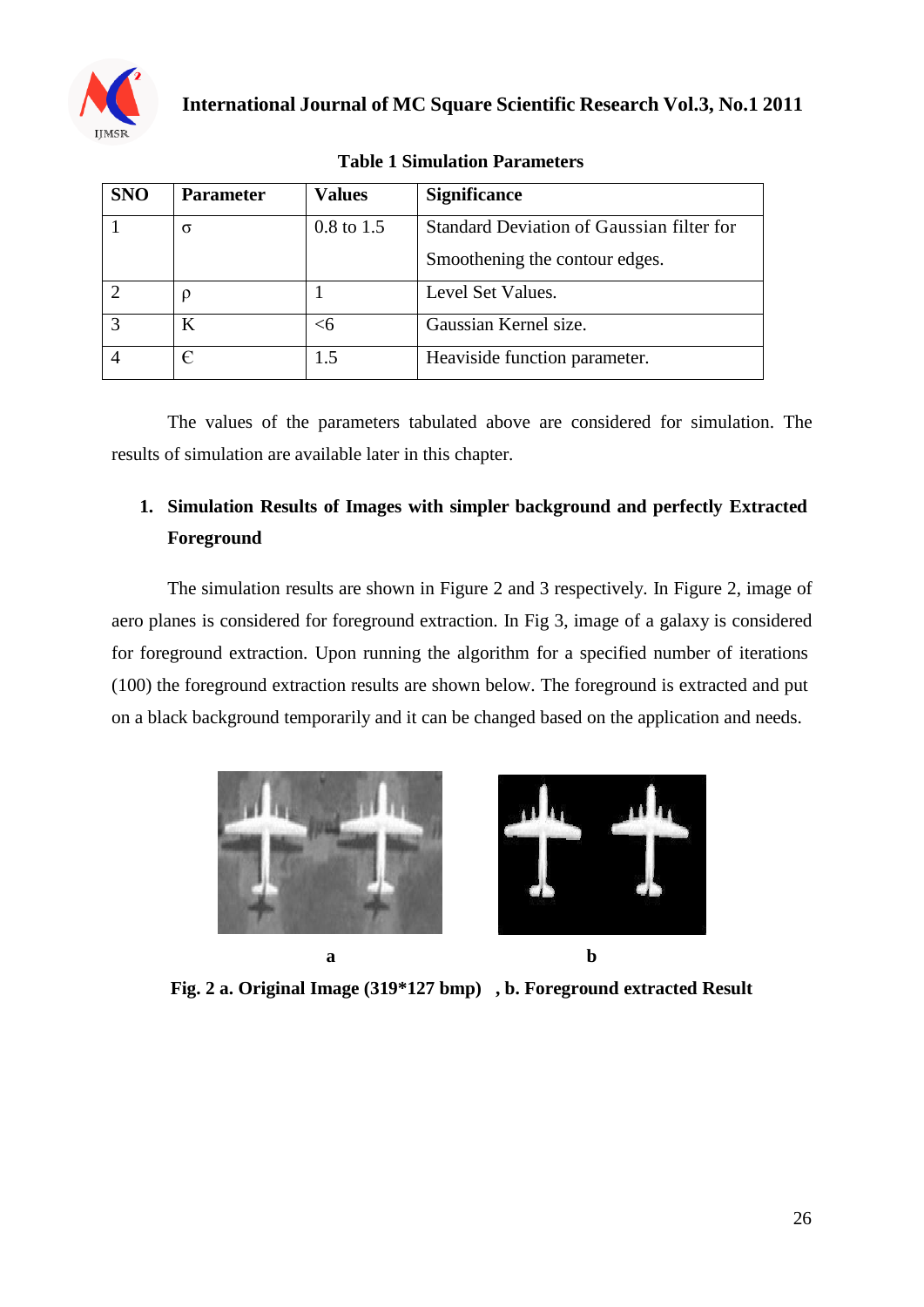



**Fig. 3 a. Original Image (272 \* 297 jpeg), b. Foreground extracted Result**

The background of Image in Fig 3.a and b. may look similar but upon seeing it with closer look we may find that the image in Fig 3.a has a textured black background while that of b. has a pure black background which is due to the segmentation result.

# **2. Simulation Results of Images with more intensity fluctuations in the background and extracted Foreground**

Two different types of images are considered for having more intensity fluctuations in the background. They are shown in Figure 4 and Figure 5. The image chosen in Figure 4 produced different segmentation results when segmented in different image planes (Gray scale, R, G, B). The image chosen in Figure 5 is also shown below and the foreground from it is extracted perfectly.



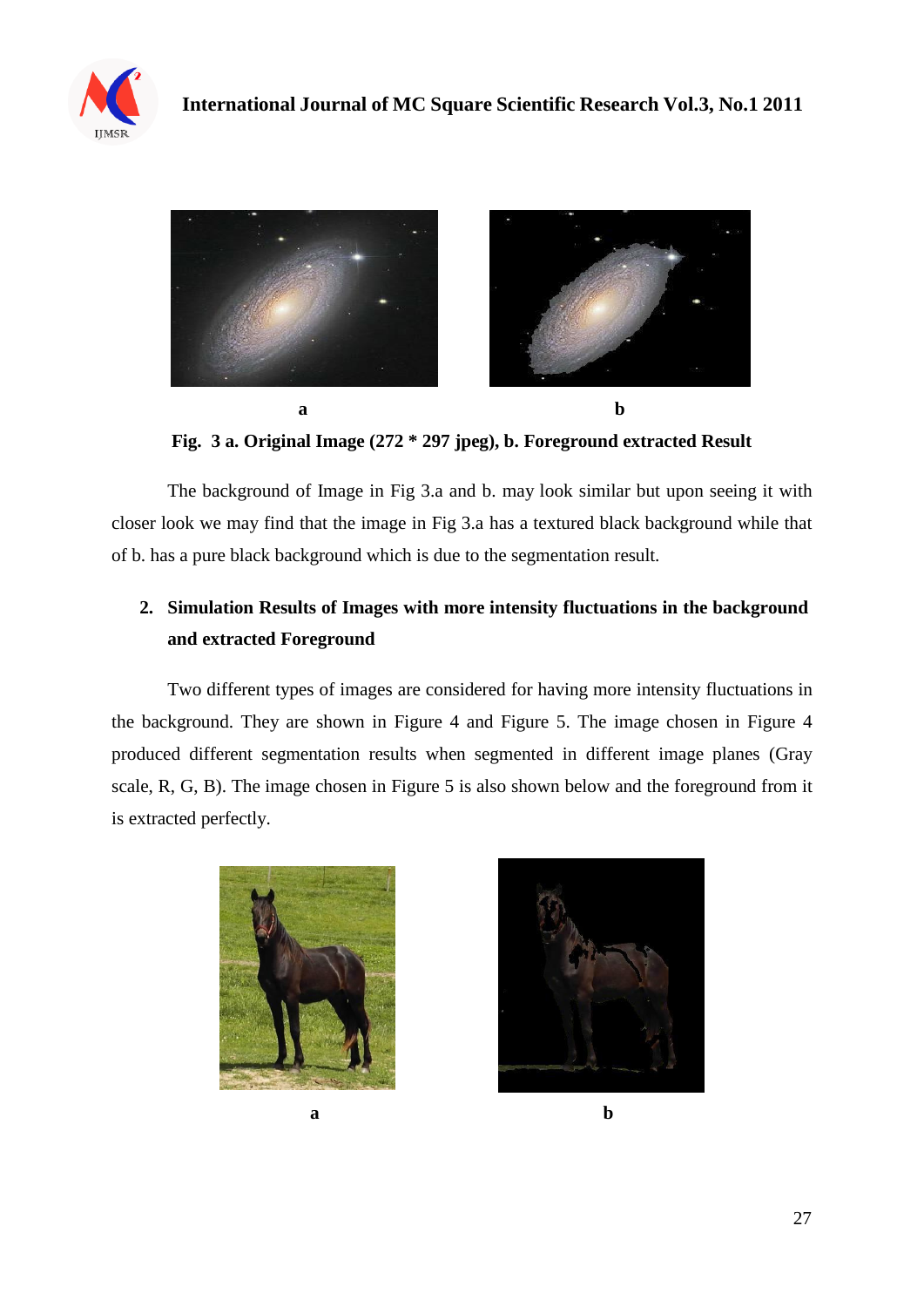



**Fig. 4 a. Original Image(350 \* 446 jpeg), b. Foreground extracted Result in gray scale plane, c. R- Plane Foreground extraction d. G-Plane Foreground extraction , e. B-Plane Foreground extraction**



**Fig 5 a. Original Image (508\*356 jpeg), b. Foreground extracted Result**

**3. Simulation Results of Images with plain/textured background and the extracted Foreground**

Three images are considered having plain/textured background. The foreground extraction results are shown in Figures 4.5, 4.6 and 4.7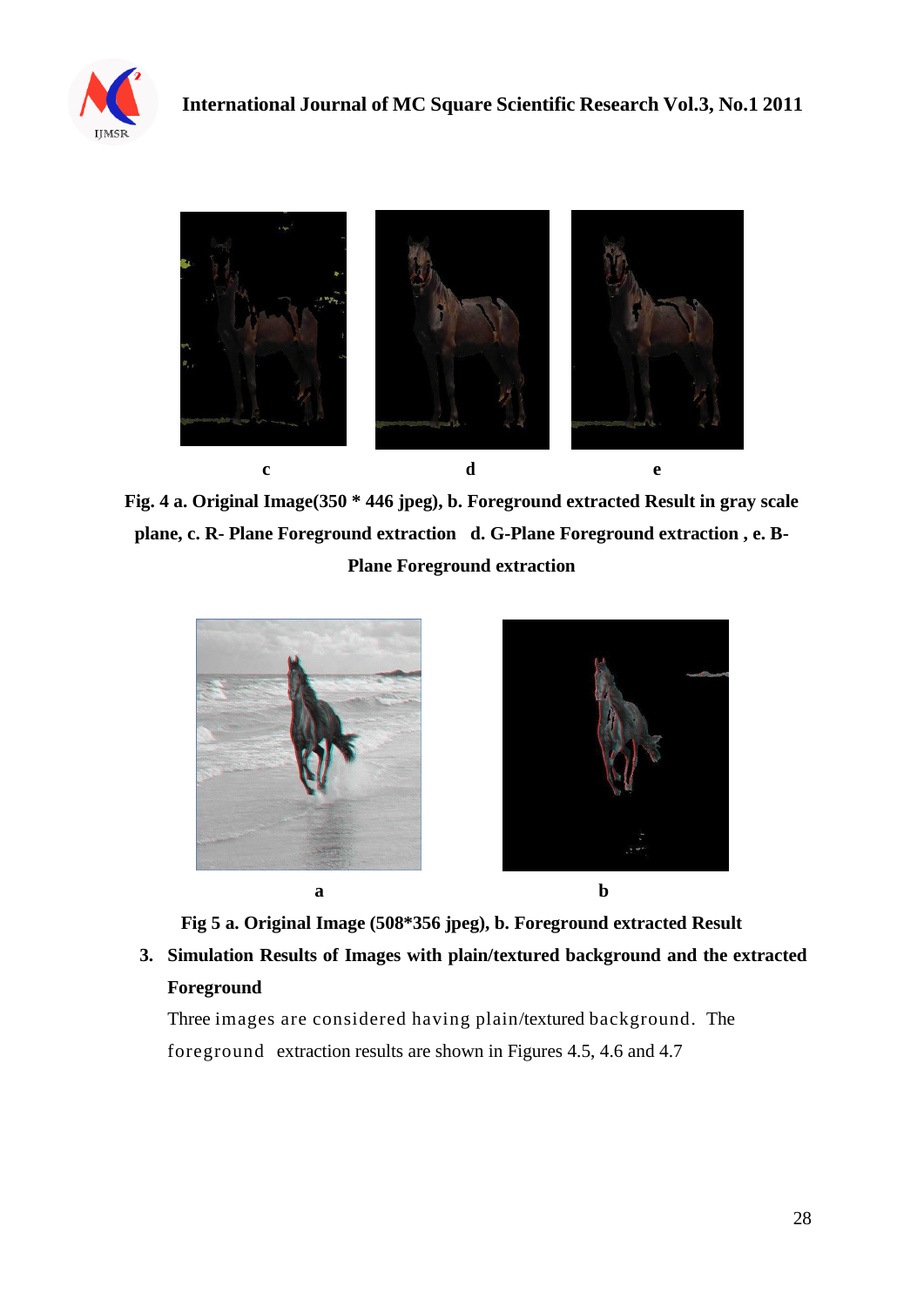

**International Journal of MC Square Scientific Research Vol.3, No.1 2011**



**Fig.6 a. Original Image (640 \* 480, jpeg, textured) b . Foreground extracted Result**



**Fig. 7 a. Original Image (640 \* 480 jpeg, plain) b. Foreground extracted Result**





**Fig. 8 a. Original Image (183 \* 275 jpeg, textured) b. Foreground extracted Result 4. Simulation Results of Images with low quality Segmentation**

For images that have a complicated background, ACM does not extract the foreground perfectly in spite of segmentation in different planes. Figure 4.8 illustrates it.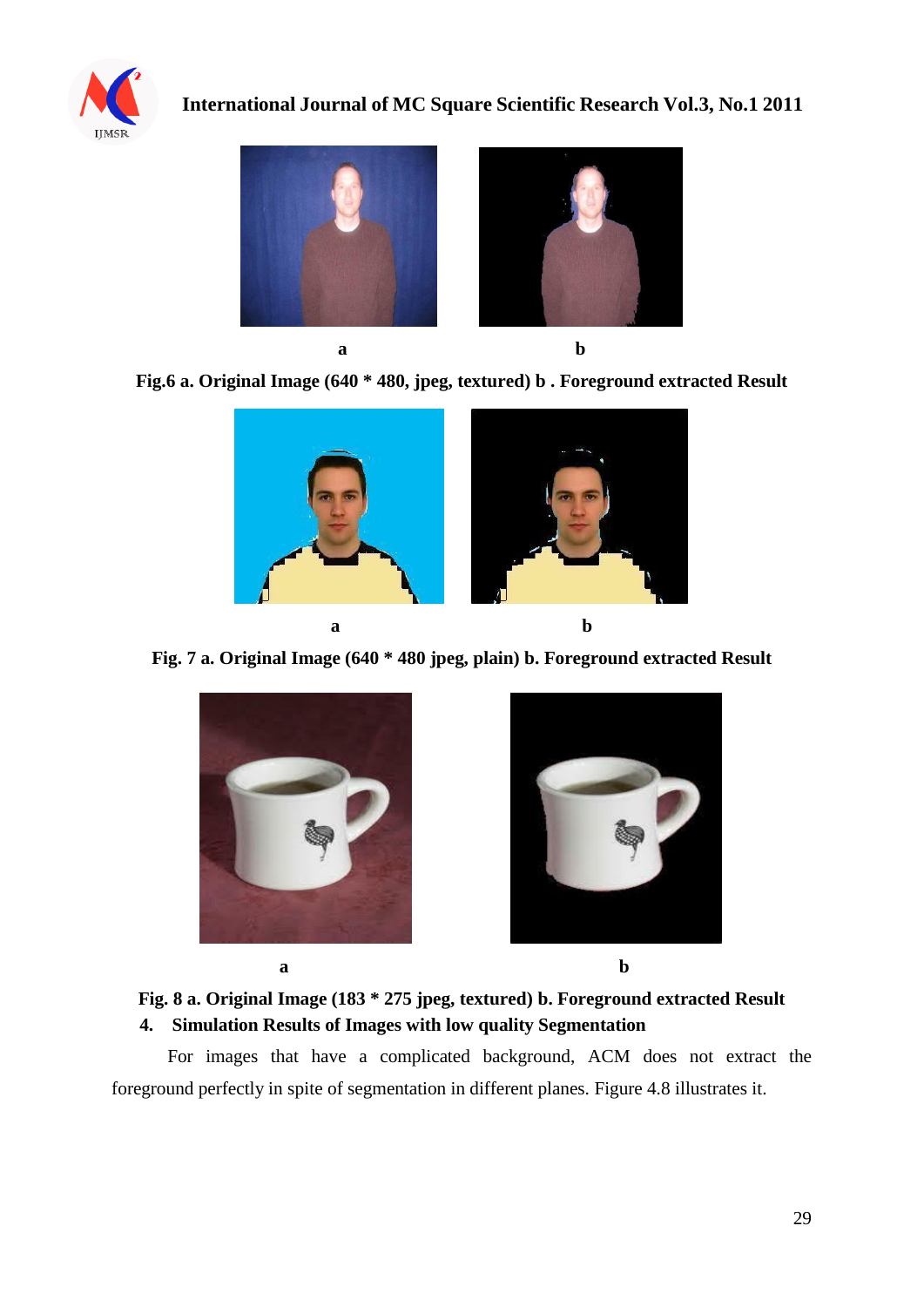









**Fig. 9 a. Original Image (300 \* 428, jpeg), Foreground extracted Result (Gray plane segmentation), c. R- Plane Foreground extraction, d. G-Plane Foreground extraction,**

**e. B-Plane Foreground extraction**

#### **5. Simulation Results of Background swapped still Images**

In the process of foreground extraction for background extraction, first the images are subjected to ACM and then processing is done after that. Once the foreground is extracted from the image, we need to logically perform pixel wise multiplication to composite the foreground on a new background.

The new background may be a plain/textured/homogenous/heterogeneous background depending on the user choice. Figure 4.9 illustrates the process of background swapping for still images onto a different background. The composition process is so delicate that care should be taken to nullify any evidence of merging the extracted foreground with the new background.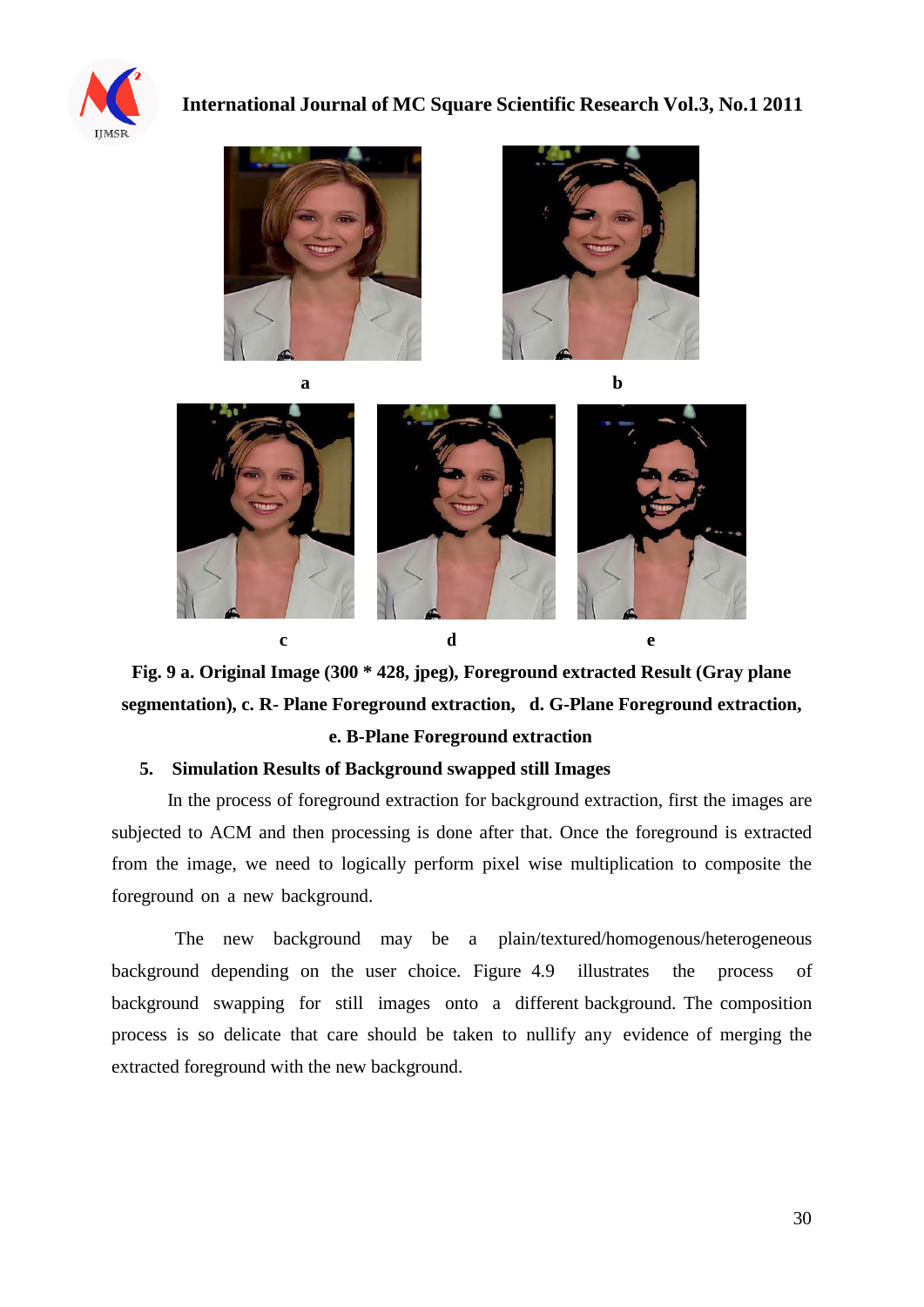









**Fig. 10 a. Original Image (for which Foreground is to be extracted), b. New background on which extracted foreground will be merged c. Extracted foreground for the a. image**

**a b**

**d. Extracted foreground composited on the new background**

#### **VI. PERFORMANCE EVALUATION**

Now let us evaluate the performance of the algorithm based on AEM, runtime statistics and the color intensity variation graphs.

#### **A. Algorithm runtime Statistics**

The run time statistics of the algorithm are tabulated below:

| <b>Total Time</b> | <b>Parameters</b>  | <b>Conditions</b>            |
|-------------------|--------------------|------------------------------|
| 2.65 seconds      | Iterations = $50$  | including<br>Full<br>Program |
| 4 seconds         | Iterations = $100$ | image displays               |
| 2 seconds         | Iterations = $50$  | algorithm<br>Only<br>the     |
|                   |                    | all<br>Image<br>Excluding    |
| 3.35 seconds      | Iterations = $100$ | displays                     |

From the above tabular column, we infer that as the number of iterations increase, the total time taken also increases thereby making the algorithm computationally inefficient. As we are simulating the results in MATLAB, many unwanted display, plot and other lines can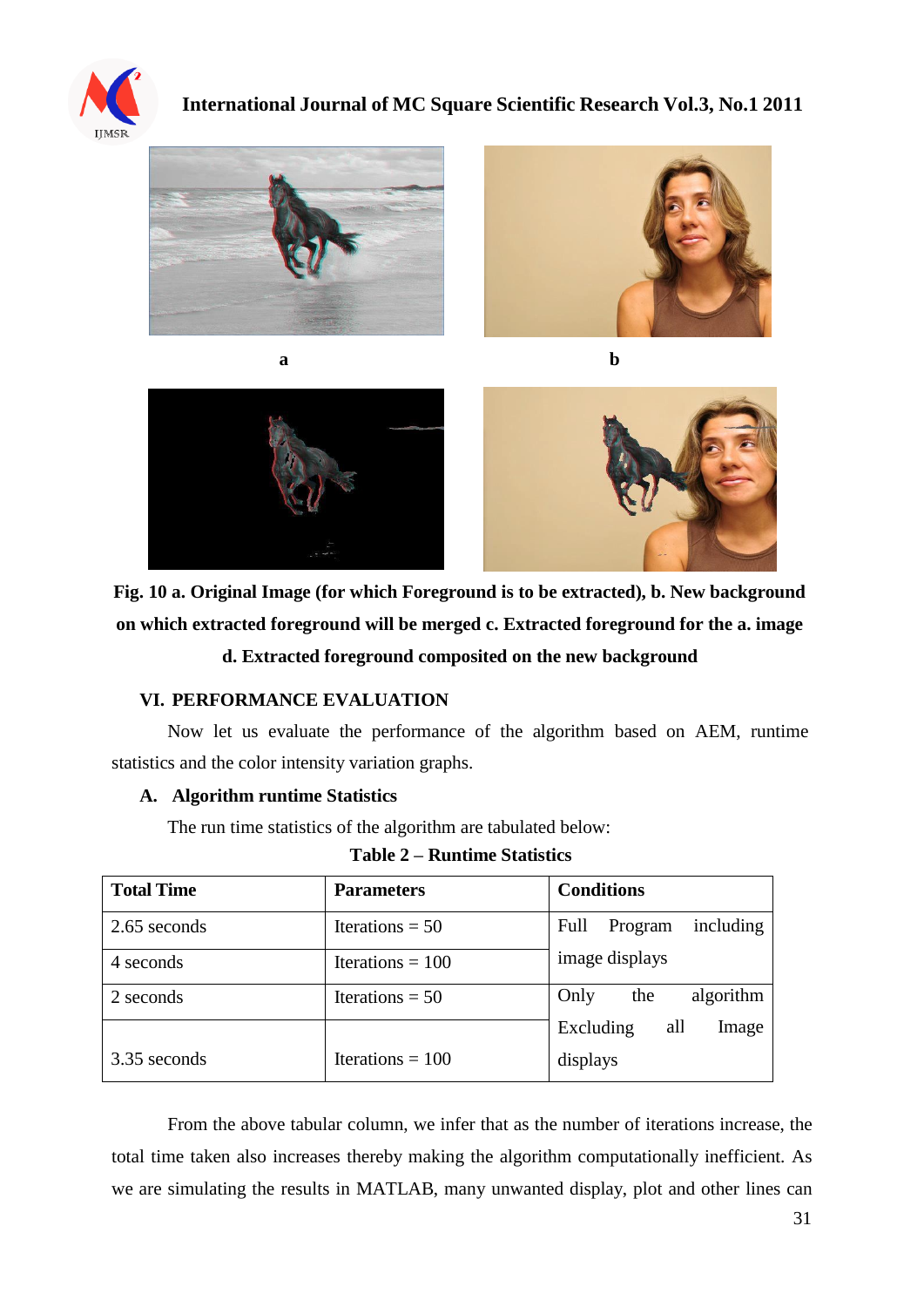

be commented out to give a minimum execution time of 2 secs for 50 iterations and 3.35 secs for 100 iterations. The computational complexity also depends on the type of the image, how complex it is and the clarity of foreground/background borders where the contours have to identify and extract the region of interest.

Figure 5.0 gives the variation of AEM with respect to  $σ$ . We will observe from the plot that AEM reaches a minimum in the range of 0.6 and 1.0. So we should take



**Fig.11. AEM Performance Measure Curve**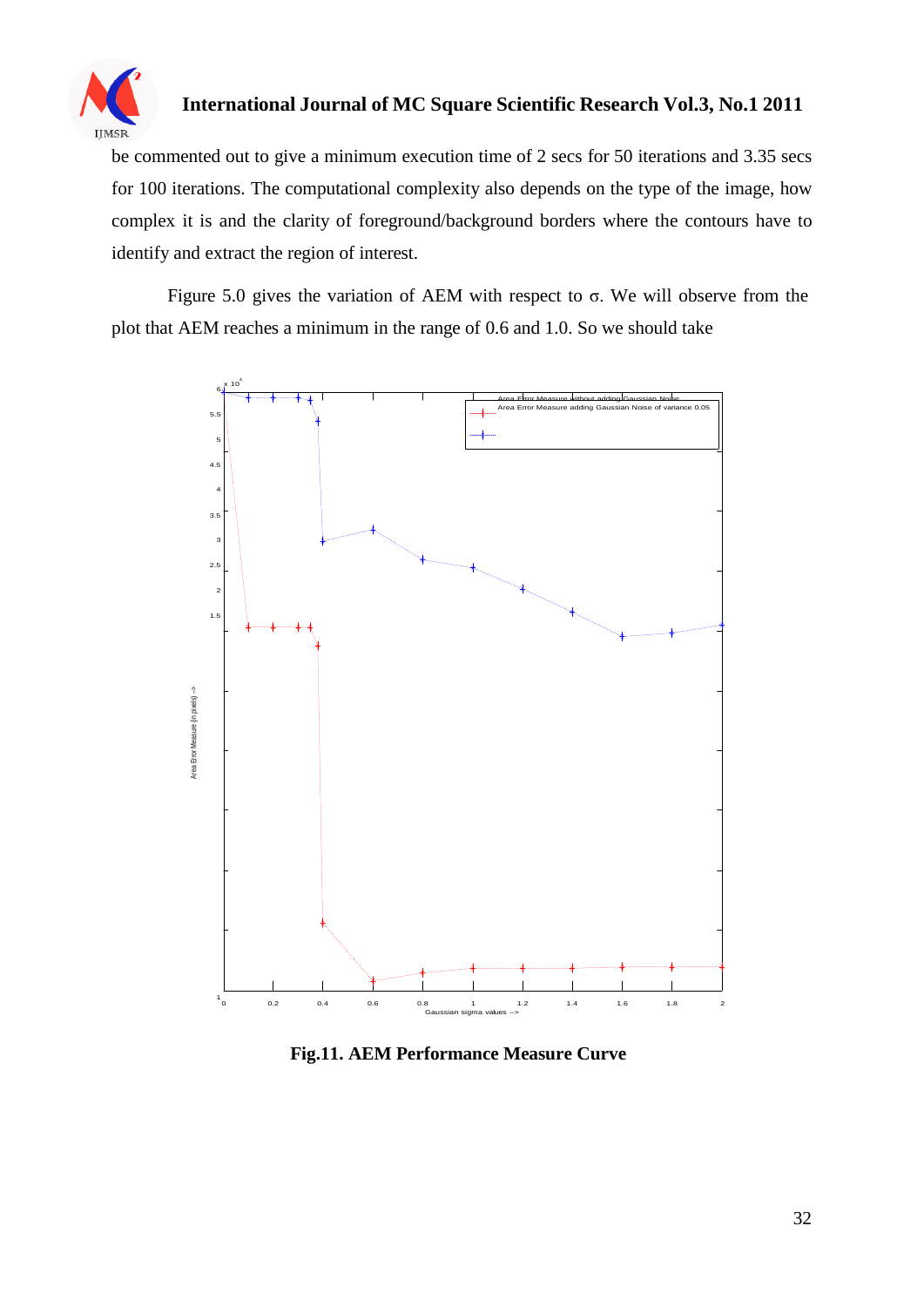

#### **VII. CONCLUSION**

From the successful implementation of ACM for foreground extraction, we find the algorithm has a potential application in the video domain. The background of an entire video stream can be altered using the ACM model. If the background of the video is static, then we can use any normal method like Mean, Median, Mode, Mixture of Gaussians and many other techniques to subtract the background and insert a new background for each frame of the video. It is a relative easy process when compared to videos having dynamically changing background.

#### **REFERENCES**

1. C. A. Glasbey, "An analysis of histogram-based thresholding algorithms," Computer Vision Graphics and Image Processing Journal, vol. 55, pp. 532– 537, 1993.

2. N. Otsu, "A threshold selection method from gray-level histograms," IEEE Transaction on System Management and Cybernetics, vol. SMC-9, no. 1, pp. 62–66, 1979.

3. N. R. Pal and S. K. Pal, "A review on image segmentation techniques," Pattern Recognition, vol. 26, no. 9, pp. 1277–1294, 1993.

4. P. K. Sahoo, S. Soltani, A. K. C. Wong, and Y. C. Chen, "A survey of Thresholding techniques," Computer Vision Graphics and Image Processing, vol. 41, pp. 233–260, 1988.

5. T. W. Ridler and S. Calvard, "Picture thresholding using an iterative selection Method," IEEE Transaction on System Management and Cybernetics, vol. 8, pp. 630–632, 1978.

6. S.C. Zhu, X. Liu and Y. Wu, "Exploring texture ensembles by efficient Markov chain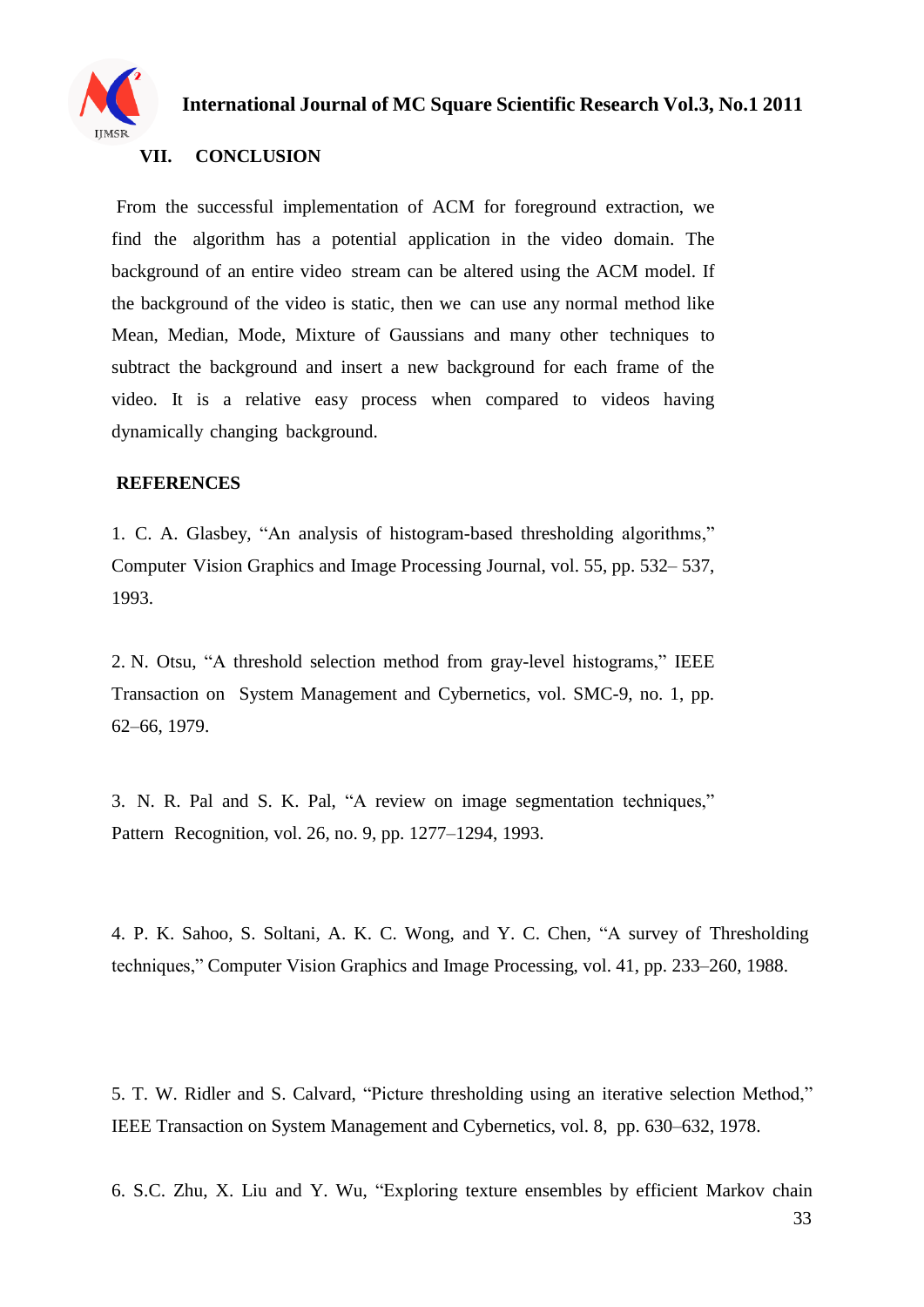

Monte Carlo". IEEE Transaction On Pattern Analysis And Machine Intelligence, vol.22, no.6, pp.554–569, 2000.

7. L. Xiuwen and W. Deliang, "Texture Classification Using Spectral Histograms". IEEE Transaction On Image Processing, vol.12, no.6, pp. 661-670, 2003.

8. G.L. Gimel'farb, "Texture modeling by multiple pairwise pixel interactions". IEEE transaction On Pattern Analysis And machine Intelligence, vol.18, no.11, pp.1110–1114, 1996.

9. J.F Aujol, G. Aubert and L. Blanc-F´eraud, "Wavelet-based level set evolution For classification of textured images". IEEE Transaction On Image Processing, vol.12, no.12, pp.1634-1641, 2003.

10. A. Luminita, A. Vese and T.F. Chan, "A multiphase level set framework For image segmentation using the Mumford and Shah model", International Journal Of Computer Vision, vol.50, no.3, pp.271-293, 2002.

11. C. Samson, L. Blanc-F´eraud, G. Aubert and J. Zerubia, "A level set method for image classification". International Journal of Computer Vision, vol.40, no.3, pp.187-197, 2000.

12. Kaihua Zhang, Lei Zhang, Huihui Song, Wengang Zhou, "Active contours with selective local or global segmentation: A new formulation and level set method", Elsevier Journal, Image and Vision Computing, Volume 28, pp. 668–676, 2010.

13. Gary R. M. And Linde Y., "Vector Quantizers and Predicative Quantizers for Gauss-Markov Sources," IEEE Transactions on Communication, vol. 30, no. 2, pp 381-389, 1982.

14. Thrasyvoulos N. P., "An Adaptive Clustering Algorithm for Image Segmentation," IEEE Transaction on Signal Processing, vol. 40, no. 4, pp. 901-914, 1992.

15. Tou J. T. And Gonzalez R. C., "Pattern Recognition Principles", Addison Wesley, USA, pp. 75-97, 1974.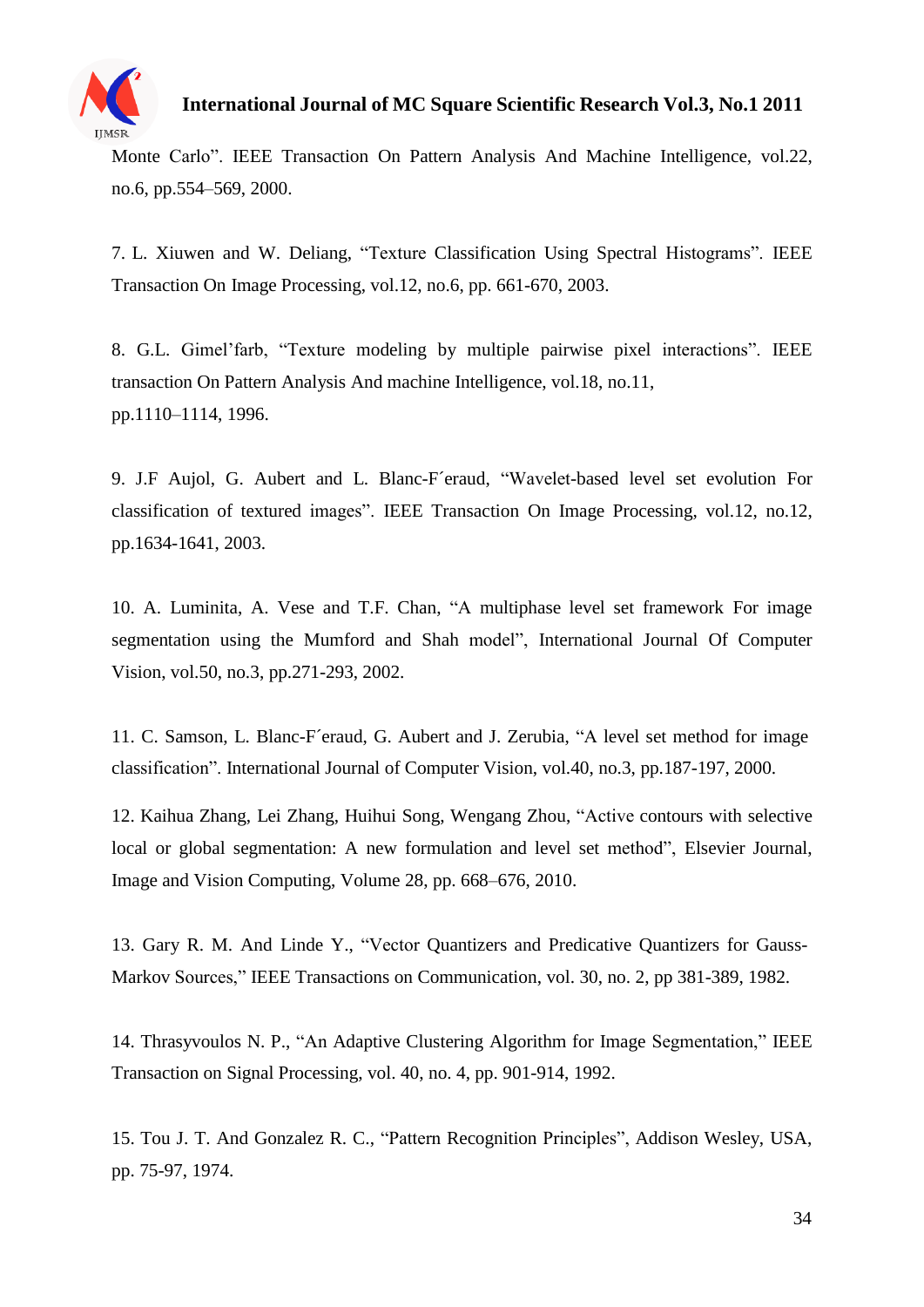

16. Yan M. X. H. And Karp J. S., "Segmentation of 3D Brain MR Using an Adaptive Kmeans Clustering Algorithm," in Proceedings of the 4<sup>th</sup> IEEE Conference on Nuclear Science Symposium and Medical Imaging, San Francisco, USA, vol.4, pp. 1529-1533, 1995.

17. R. Urquhart., "Graph theoretical clustering based on limited neighborhood sets", Pattern Recognition, vol 15:3, pages 173-187, 1982.

18. C.T. Zahn., "Graph-theoretic methods for detecting and describing gestalt clusters",IEEE Transactions on Computing, vol 20, pages 68-86, 1971.

19. Vladimir Kolmogorov and Ramin Zabih., "What energy function can be minimized via graph cuts?" TPAMI, 26(2):147–159, February 2004.

20. A. X. Falaco, J.K. Udupa, S. Samarasekara, and S. Sharma., "User-steered image segmentation paradigms: Live wire and live lane.", In Graphical Models and Image Processing, vol 60, pp 233–260, 1998.

21. C. Rosenberger,K. Chehdi, "Unsupervised Clustering Method with Optimal Estimation of the Number of Clusters: Application to Image Segmentation" in the proceedings of  $15<sup>th</sup>$ International Conference on Pattern Recognition (ICPR'00) – vol 1, pp 1656.

22. R. Fielding., "The Technique of Special Effects Cinematography", Focal/Hastings House, London, 3rd edition, 1972.

23. C.Rother, V. Kolmogorov, A. Blake, "Grabcut- Interactive foreground extraction using iterated graph cuts," In Proceedings Of SIGGRAPH'2004, 2004.

24. J. Sun, J. Jia, C.-K. Tang, H.-Y. Shum "Poisson matting," In Proceedings Of SIGGRAPH'2004, 2004.

25. M. Ruzon, C. Tomasi, "Alpha estimation in natural images," In Proceedings Of International Conference on Computer Vision and Pattern Recognition 2000 (CVPR 2000),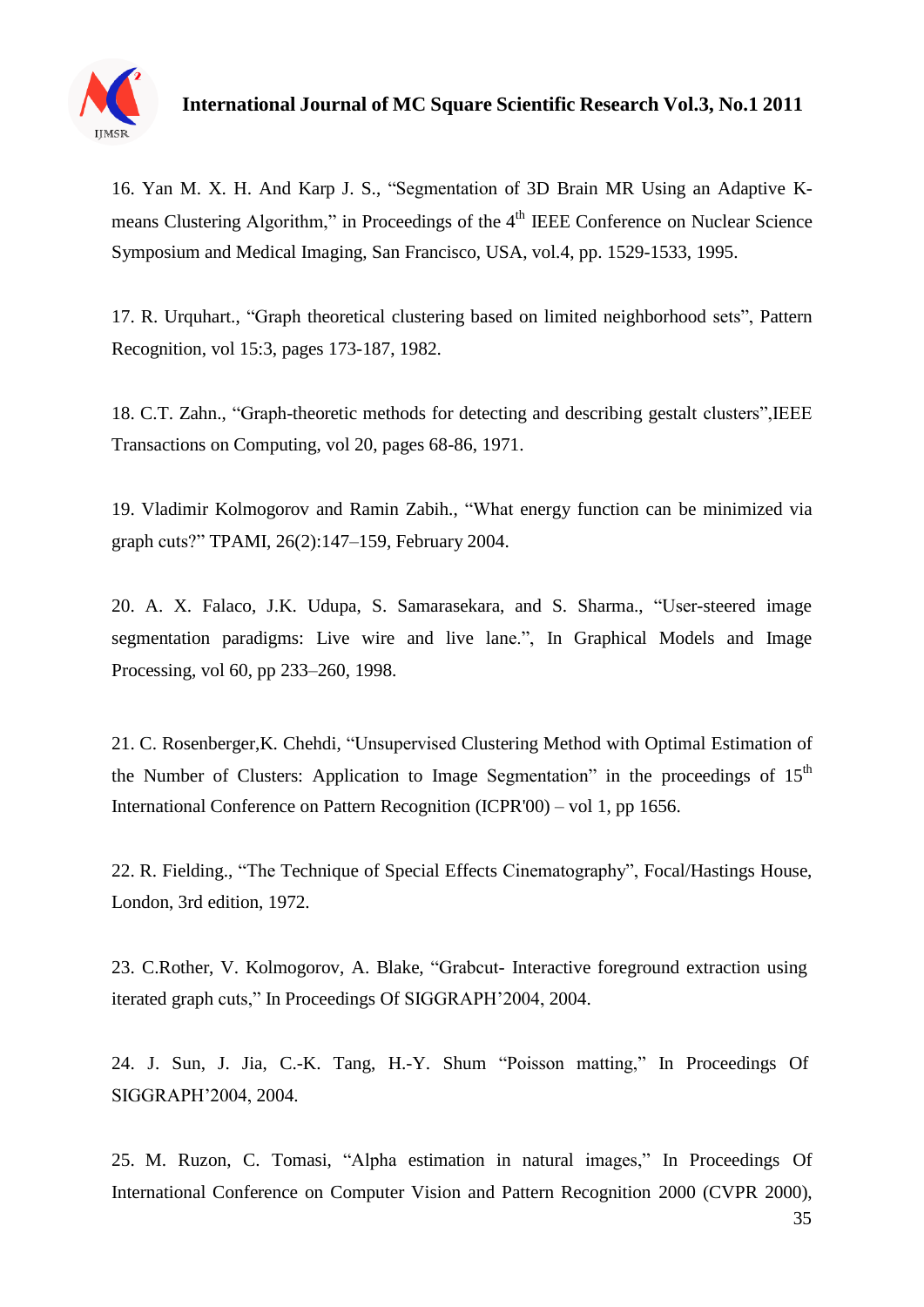

26. Y.Y. Chuang, B. Curless, D.H. Salesin, R. Szeliski, "A Bayesian approach to digital matting," In Proc. Of IEEE Internation Conference on Computer Vision 2001(ICCV 2001), 2001.

27. M. A. Ruzon and C. Tomasi., "Alpha estimation in natural images", In CVPR 2000, pages 18-25, June 2000.

28. X. Li, Z. Zhao, and H. D. Cheng, "Fuzzy entropy threshold approach to breast cancer detection," Information Science, vol. 4, pp. 49–56, 1995.

29. S. K. Pal, R. A. King, and A. A. Hashim, "Automatic gray level thresholding through index of fuzziness and entropy," Pattern Recognition Letters, no. 1, pp. 141–146, 1983.

30. Orlando J. Tobias, and Rui Seara, "Image Segmentation by Histogram Thresholding Using Fuzzy Sets", IEEE Transactions On Image Processing, vol. 11, No. 12, December 2002, 1457-1465.

31. T. Randen and J.H. Husoy, "Filtering for Texture classification: A Comparative Study". IEEE Transaction On Pattern Analysis And Machine Intelligence, vol. 21, no.4, pp.291-310, 1999.

32. I. Karoui , R. Fablet , J.M. Boucher , J.M. Augustin, "Region-Based Image Segmentation Using Texture Statistics And Level-Set Methods".

33. Vincent L. And Soille P. "Watershed in Digital Space: An Efficient Algorithm Based on Immersion Simulations," IEEE Transactions on Pattern Analysis and Machine Intelligence, vol. 13, no. 6, pp. 583-593, 1991.

34. Nassir Salman, "Image Segmentation Based on Watershed and Edge Detection Techniques", The International Arab Journal of Information Technology, Vol. 3, No. 2, April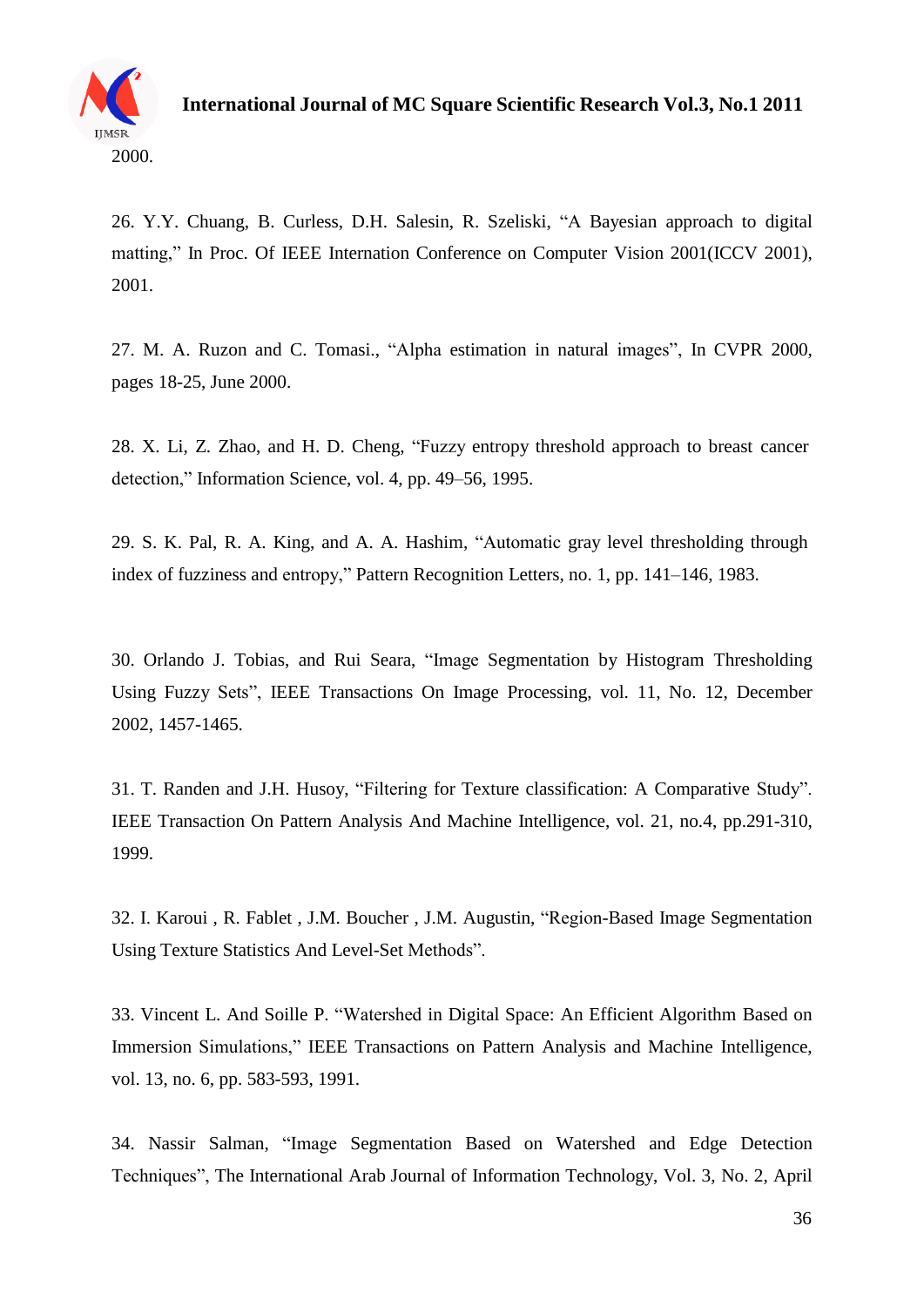

35. Pedro F. Felzenszwalb, Daniel P. Huttenlocher, "Efficient Graph-Based Image Segmentation" pp 1-26.

36. Yuri Boykov and M. P. Jolly., "Interactive graph cuts for optimal boundary and region segmentation", In ICCV, volume I, pages 105–112, 2001.

37. Bo Peng, Olga Veksler, "Parameter Selection for Graph Cut Based Image Segmentation", NSERC, Canada. Pp 1-10.

38. Rezaee, M.R. van der Zwet, P.M.J. Lelieveldt, B.P.E. van der Geest, R.J. Reiber, J.H.C.,

2000,"A multiresolution image segmentation technique based on pyramidal segmentation and fuzzy clustering" in IEEE Transactions on Image Processing, pp: 1238-1248, Vol. 9, No: 7, Jul 2000

39. Yung-Yu Chuang, Brian Curless, David H. Salesin, Richard Szeliski, "A Bayesian Approach to Digital Matting", IEEE Transactions on Image Processing, pp:264- 271.

40. Jian Sun, Jiaya Jia, Chi-Keung Tang, Heung-Yeung Shum, "Poisson Matting", ACM SIGGRAPH conference proceedings, pp 1-7.

41. T. Chan, L. Vese., "Active contours without edges", IEEE Transaction on Image Processing 10 (2) (2001) 266–277.

42. D. Mumford, J. Shah., "Optimal approximation by piecewise smooth function And associated variational problems", Communication on Pure and Applied Mathematics 42 (1989) 577–685.

43. C.Y. Xu, A. Yezzi Jr., J.L. Prince., "On the relationship between parametric and Geometric active contours", in Processing of 34th Asilomar Conference on Signals Systems and Computers, 2000, pp. 483–489.

44. C. Davatzikos, J.L. Prince, "An active contour model for mapping the cortex", IEEE